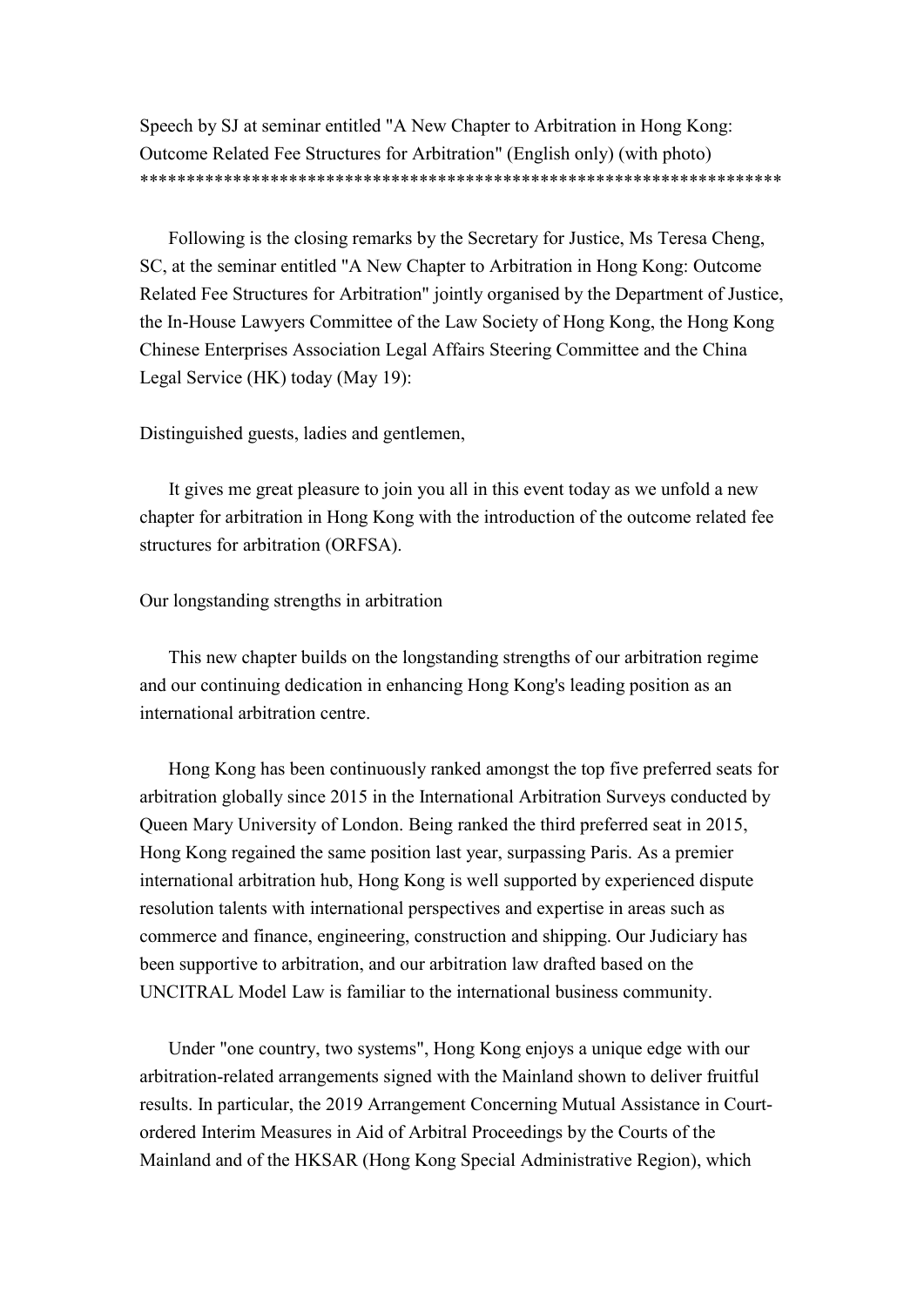facilitates parties to arbitral proceedings seated in Hong Kong administered by designated arbitral institutions to apply to the Mainland courts for preservation measures before the arbitral award is made, is conceived as a game-changer. This Arrangement has been greatly welcomed by arbitration users, with more than 60 preservation measure applications having been made to the Mainland courts under the Arrangement by mid-March this year.

Hong Kong has also established a simple and effective mechanism on reciprocal enforcement of arbitral awards with the Mainland through the signing of two arrangements that reflect the spirit of the New York Convention. Under the Supplemental Arrangement Concerning Mutual Enforcement of Arbitral Awards between the Mainland and the HKSAR signed in 2020, parties to arbitration are now permitted to make simultaneous applications to both the courts of the Mainland and Hong Kong for the enforcement of an arbitral award.

To keep up with international and regional competition in the area of arbitration, we have to constantly review our position, take forward new initiatives to promote Hong Kong's arbitration services and update our arbitration law to meet the evolving needs of users. Following the successful implementation of the third-party funding of arbitration regime back in 2019, we further explore the room for relaxing current restrictions on legal fee structures in the context of arbitration where parties are mainly sophisticated commercial entities or businessmen.

To this end, we have decided to take another major stride in the arena of arbitration funding by introducing the Outcome Related Fee Structures for Arbitration in Hong Kong. ORFSA, in short, is an innovative proposal supported by the detailed study and recommendations of the Law Reform Commission of Hong Kong.

## Merits of ORFSA

Driven by the growing market demand for flexible funding options, ORFSA is primarily designed to provide an additional option and greater autonomy for clients and their lawyers to create the most suitable fee arrangements in arbitration to meet their needs. It should be highlighted that ORFSA's advantages are multifold, benefiting not only parties to arbitration, but also legal practitioners and even the Hong Kong society as a whole. We envisage that the introduction of ORFSA will foster an all-win situation.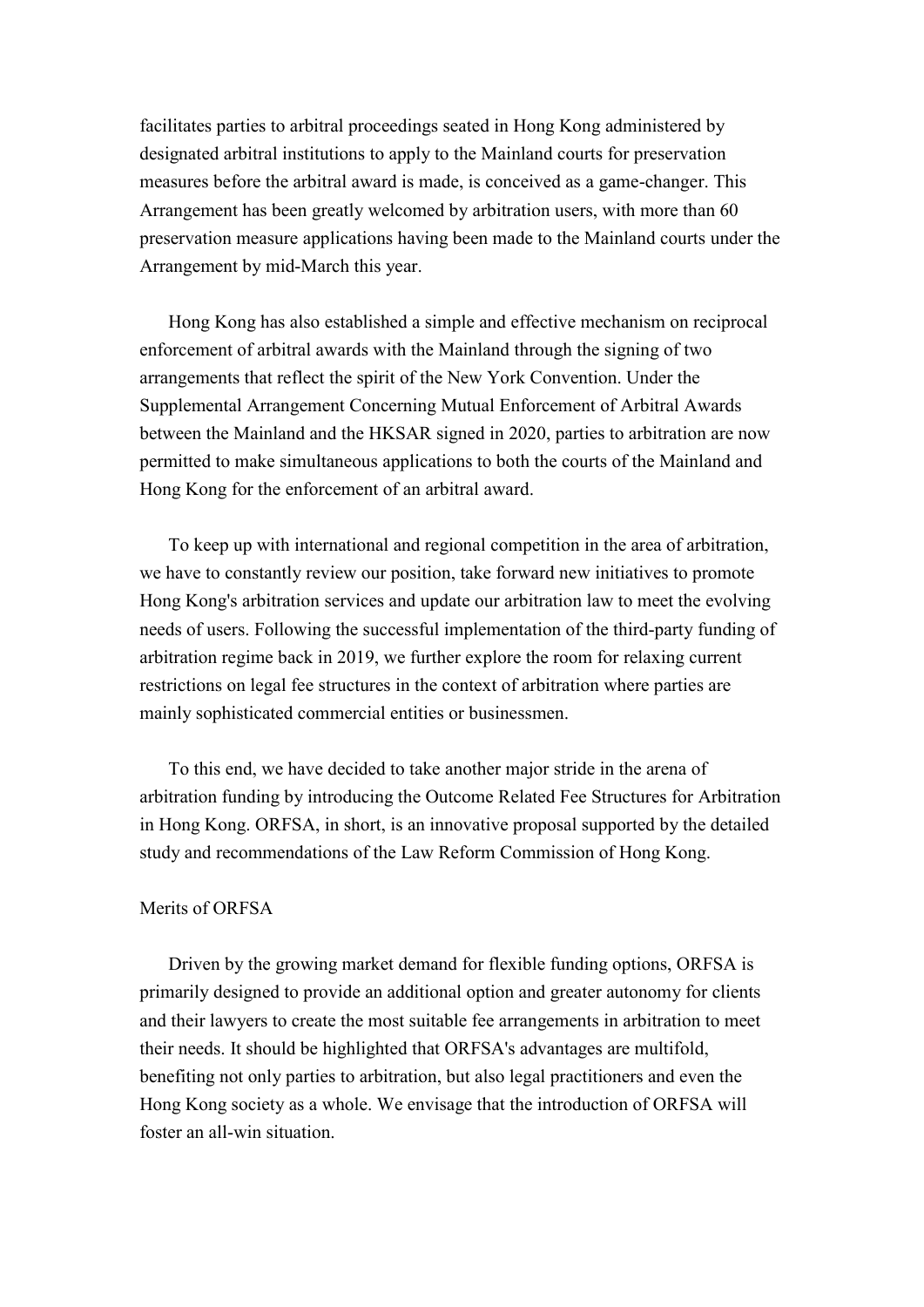For parties to arbitration, we understand that arbitration proceedings can sometimes be lengthy and legal fees can sometimes be substantial and unpredictable. With ORFSA, apart from paying their lawyers on a regular hourly rate basis, clients may now choose to structure different types of outcome related fee arrangements for arbitration with their lawyers that best suit their financial and business needs. Such flexibility will be particularly useful to clients who seek funding to advance meritorious claims, as well as sophisticated commercial clients for risk management purposes. By linking the payment of legal fees to the successful outcome of the case or recovery of claimed amount, clients may share the risks in arbitration with their lawyers. As parties are encouraged to pursue their rightful entitlements through financially viable options, access to justice will be promoted.

To lawyers, ORFSA relaxes the existing common law prohibition on maintenance, champerty and barratry in the provision of legal services in the context of arbitration. We are aware of other major arbitral seats, such as England and Wales and Singapore, allow the use of conditional fee arrangements in arbitration. ORFSA therefore effectively levels the playing field for lawyers in Hong Kong as compared to their counterparts in other jurisdictions and encourages them to develop mutually beneficial fee arrangement models with their clients through negotiations. For example, lawyers who wish to ensure sufficient cash flow in long-running matters may opt for hybrid damages-based agreements which allow them to receive fees for legal services rendered during the course of the arbitration with an additional payment if the client obtains a financial benefit in the matter at the end.

Besides enhancing the competitiveness of lawyers in Hong Kong, ORFSA also creates a competitive edge for Hong Kong by enabling its arbitration services to advance with the times and keep up with international arbitration practice. With the availability of the three types of ORFSA as introduced by Kathryn (Co-chair of the Outcome Related Fee Structures for Arbitration Sub-committee of the Law Reform Commission, Ms Kathryn Sanger), we are hopeful that the wider scope of flexibility offered in our regime will no doubt attract more parties to choose Hong Kong as a seat of arbitration and to use the services of Hong Kong lawyers in Hong Kong as well as abroad.

More importantly, the 14th Five-Year Plan for National Economic and Social Development and the Outline Development Plan for the Guangdong-Hong Kong-Macao Greater Bay Area both support Hong Kong to establish itself as the centre for international legal and dispute resolution services in the Asia-Pacific region. With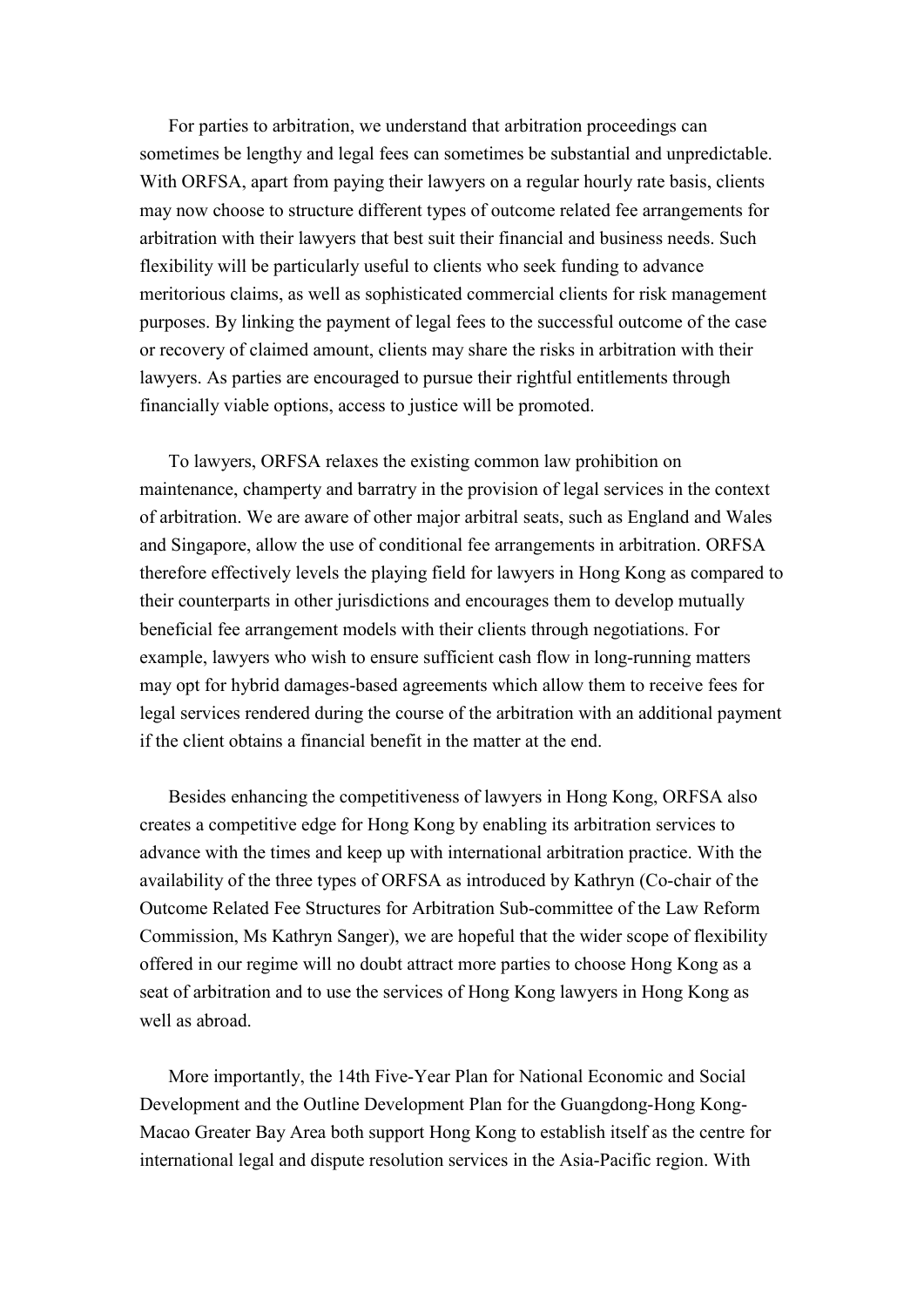closer business ties between Hong Kong and the Mainland, ORFSA will open up the opportunity for Hong Kong lawyers to take on cases together as co-counsel with their counterparts from the Mainland, thereby providing top-notch legal services for commercial entities arbitrating in Hong Kong or in the Mainland or indeed overseas. This creates a win-win situation for all.

## Safeguards in ORFSA

Some arbitration users in Hong Kong may find ORFSA a relatively new concept, it is therefore necessary to incorporate in our legal framework appropriate safeguards to protect the interests of users, prevent abuse of the system, and avoid disputes or satellite litigations concerning ORFSA agreements between clients and lawyers.

Under the proposed bill for ORFSA, ORFSA will only be applicable to arbitration and arbitration-related proceedings. Although it is envisaged that ORFSA will mainly be adopted by commercial clients and entities, the Bill makes clear that it does not apply to personal injury claims where vulnerable claimants may be involved. As mentioned during the panel discussion, further safeguards will be extensively set out in the subsidiary legislation to be introduced, which will include fee caps for different types of ORFSA, clients' rights to independent legal advice, right to terminate ORFSA within a cooling-off period, etc. These safeguards, coupled with the primary legislation, will form a comprehensive legal framework for ORFSA to best serve the interests of arbitration users whilst preserving the integrity of the arbitration proceeding itself.

## Conclusion

Ladies and gentlemen, the introduction of ORFSA will mark the start of a new chapter for Hong Kong's arbitration service. The legislative process has been kickstarted to lay the legal framework for ORFSA. The next step will be to equip our practitioners with the solid know-hows in ORFSA and showcase the merits of ORFSA to the arbitration and business community.

I thank all the distinguished speakers for sharing their insights on this innovative topic with us and all the audience joining us today for your interest and support in the ORFSA regime both physically here and of course those online. As this new chapter for arbitration in Hong Kong unfolds, please join us in witnessing the advancement to be brought by this new regime and how it will positively shape Hong Kong's